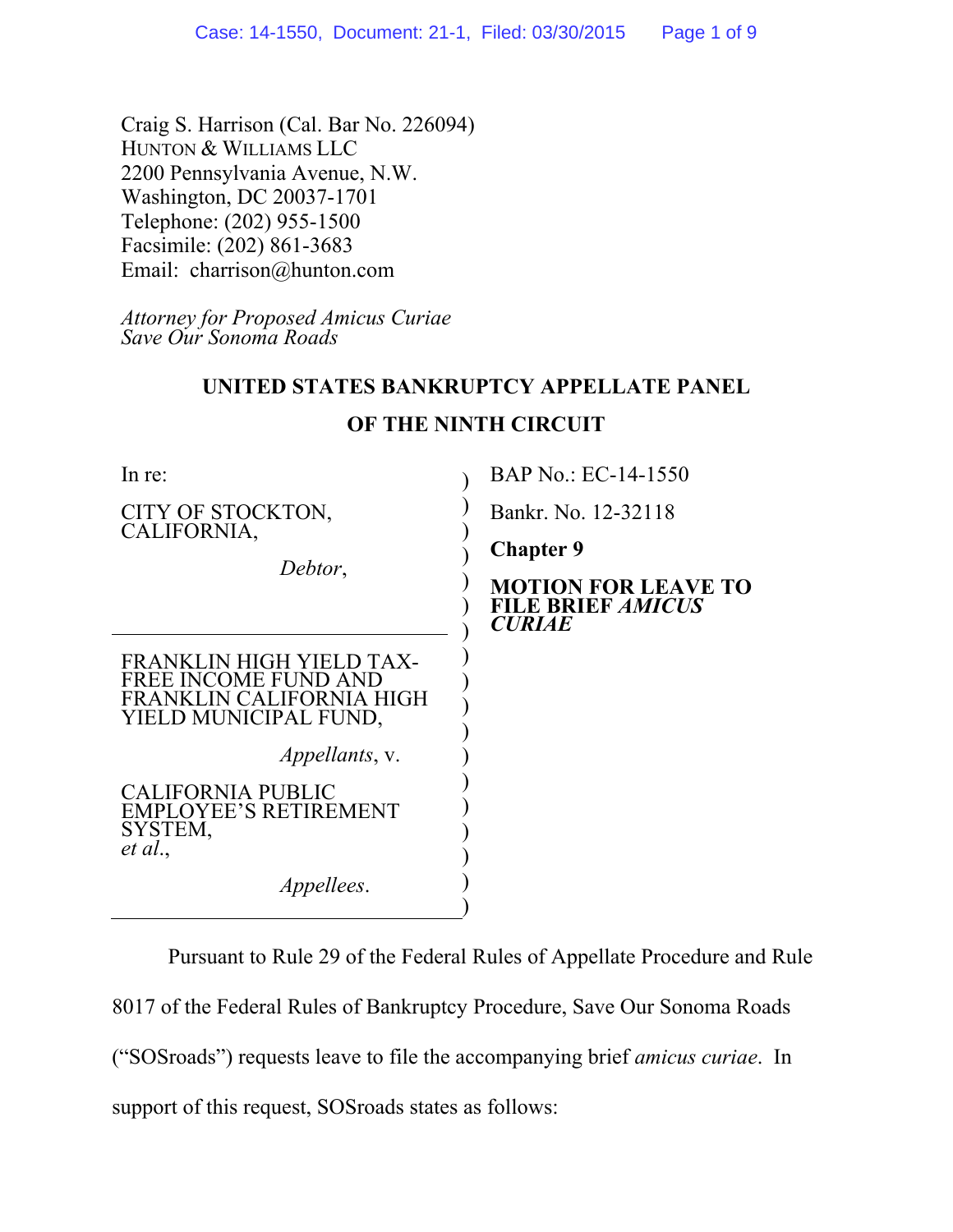SOSroads supports Franklin High Yield Tax Free Income Fund and Franklin California High Yield Municipal Fund's ("Franklin Funds") appeal of the confirmation of the *First Amended Plan For The Adjustment Of Debts Of City Of Stockton, California, As Modified (August 8, 2014)*, *In re City of Stockton, California*, No. 12-32118 (Bankr. E.D. Cal. Aug. 8, 2014), ECF No. 1645; Order Confirming the Plan, *In re City of Stockton, California*, No. 12-32118 (Bankr. E.D. Cal. Feb. 4, 2015), Appellants' App. ER 224-303; Amended Opinion Regarding Confirmation and Status of CalPERS, *In re City of Stockton, California*, No. 12- 32118 (Bankr. E.D. Cal. Feb. 27, 2015), Appellants' App. ER304-61.

 SOSroads respectfully submits that its perspective would aid this Court in resolving the pension fund issues in this case. The failure to impair pension funds in this case is likely to have direct effects on the delivery of public services, specifically road conditions, within Sonoma County. While Sonoma County is not technically bankrupt, it has been able to meet its current cash obligations during the past decade only by failing to maintain its deteriorating road system. It is a prime example of service delivery insolvency where out-of-control pension liabilities are strangling the delivery of public services. SOSroads is wellpositioned to provide a unique insight into the real-world consequences likely to flow from the Court's decision, not only in Sonoma County but throughout California. SOSroads believes that the accompanying brief will provide the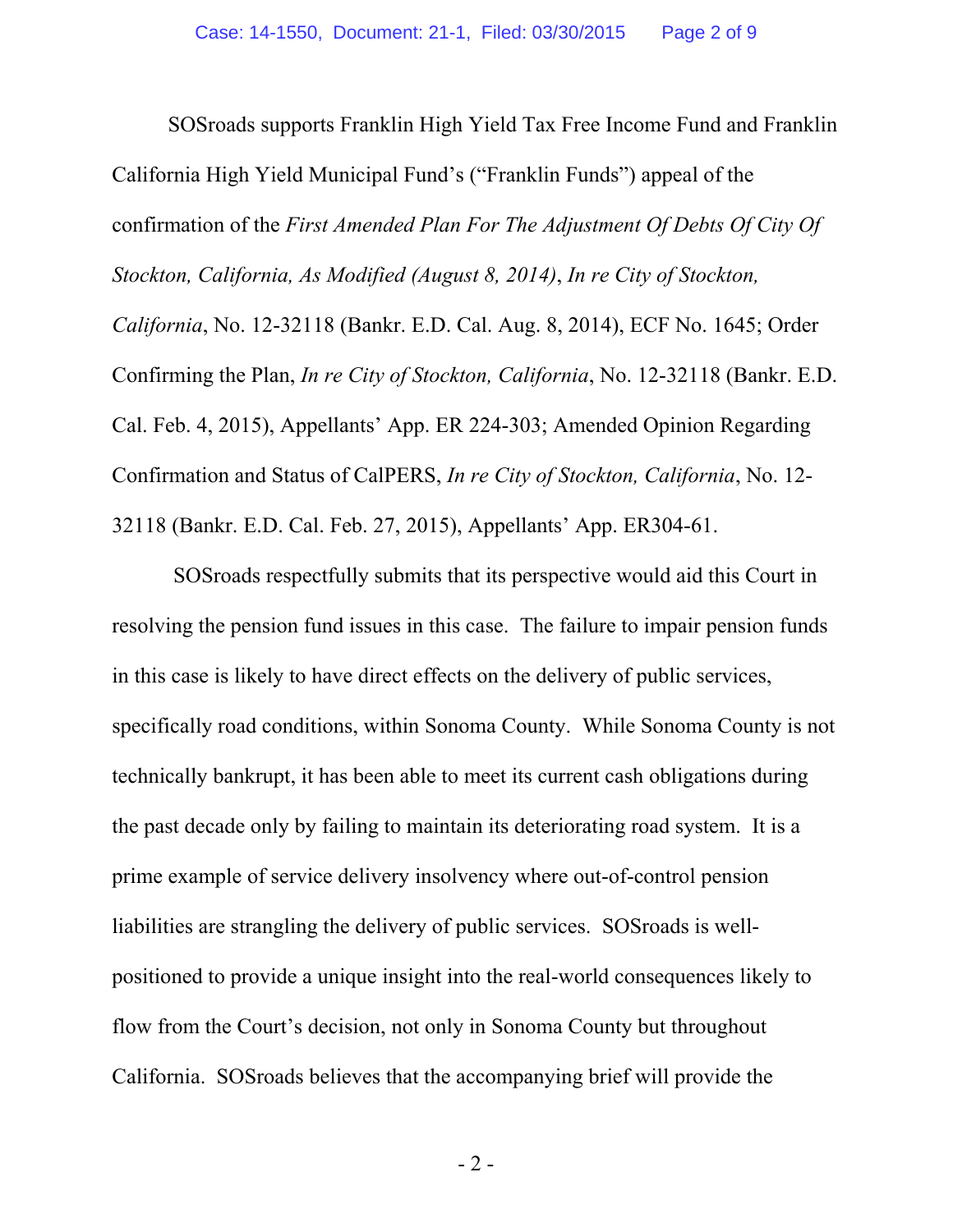perspective of how runaway pension costs are tearing the social fabric of local jurisdictions in California and why a bankruptcy court's refusal to impair them adds to the dysfunction in local governance throughout California. Pursuant to Circuit Advisory Committee Note to Rule 29-1 of the Rules of the United States Court of Appeals for the Ninth Circuit, SOSroads has endeavored to avoid duplication of argument in its proposed brief with Franklin Funds' brief.

Anticipating that the City of Stockton ("Stockton") may oppose this motion as it did in the court below, SOSroads notes that this case is related to similar insolvency problems throughout California. The recent municipal bankruptcies in San Bernardino, Detroit and Vallejo have been subjects of intense national press scrutiny and commentary because they raise the most fundamental issues of local governance in our time. As noted in the amicus brief, Warren Buffet, the wisest investor of our time, warns that many public entities have promised pensions that they cannot afford. A commission recently found that "the biggest threat to the long-term fiscal stability of [Los Angeles is] the crushing cost of pensions and worker benefits."<sup>1</sup> If pensions are not impaired in bankruptcy proceedings the ability of many local governments to function will be called into question.

-

<sup>1</sup> Adam Nagourney, *Report Finds Los Angeles at Risk of Decline*, NEW YORK TIMES (Apr. 9, 2014), *available at* http://www.nytimes.com/2014/04/10/us/reportfinds-a-los-angeles-in-decline.html? $r=0$ .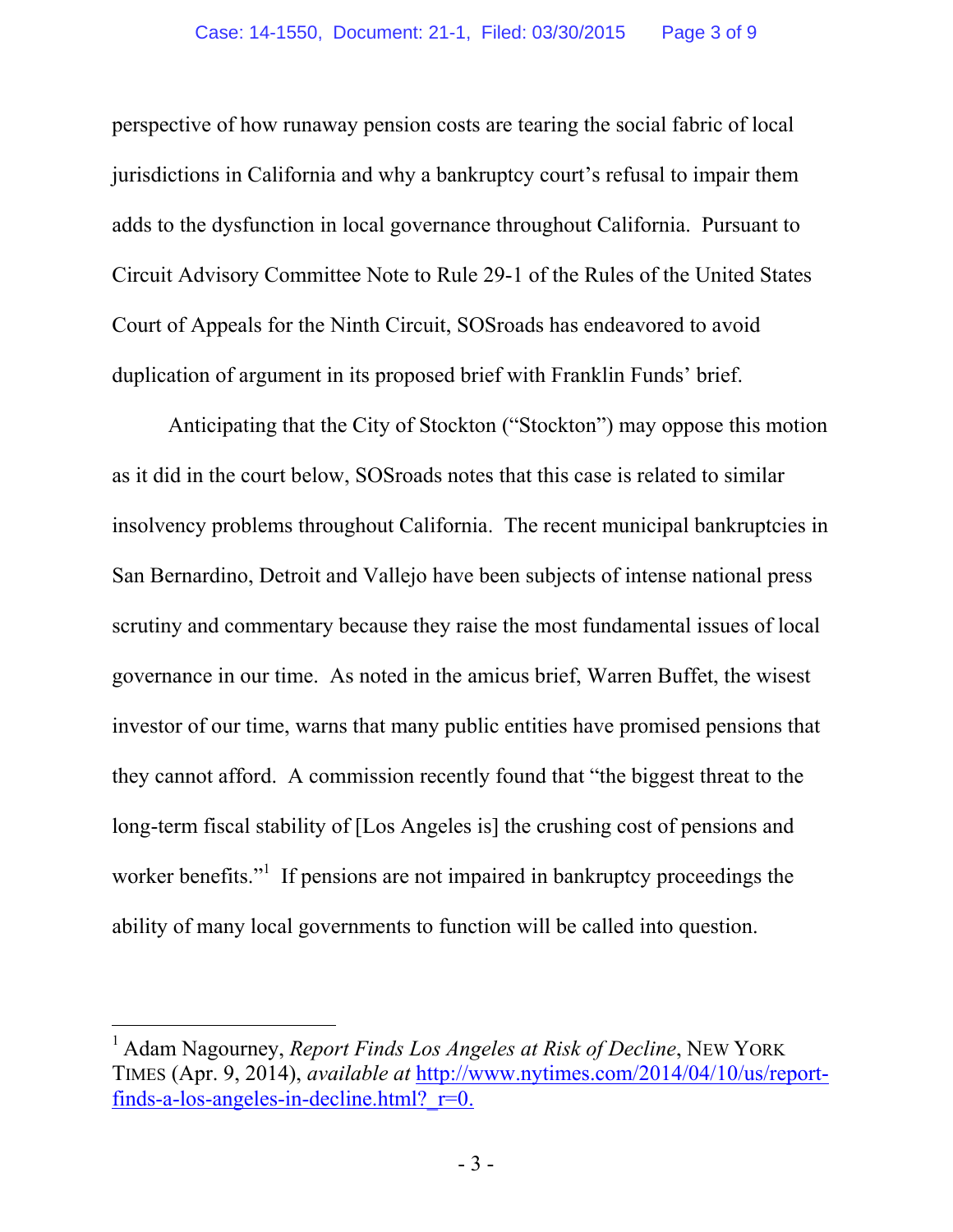Elected officials approved super-charged pensions following negotiations between senior employees and more junior employees. Everyone in this process profits from the pension benefits that drove Stockton to bankruptcy. Those senior employees and elected officials then proposed a plan of adjustment that protects their personal pensions – as clear an example of conflict of interest as one could find. What is lacking in this case is the perspective of the needs of the 99% of residents who are not employed by the municipality. Their basic services, including road maintenance, are starved by unsustainable pension obligations. While SOSroads members do not reside in Stockton, if the plan of adjustment is confirmed public employee unions in Sonoma County will have a stronger hand in labor negotiations secure in the knowledge that even if Sonoma County were in a Chapter 9 proceeding their pensions would be safe. In this regard SOSroads provides an otherwise lacking perspective of users of services provided by local governments throughout the 9th Circuit.

This court has broad discretion to entertain the perspective of an amicus brief. The Ninth Circuit allows an amicus to participate in an appeal where a "unique perspective" is offered. *In re Heath*, 331 B.R. 424, 430 (B.A.P. 9th Cir. 2005). In the Seventh Circuit "[a]n amicus brief should normally be allowed . . . when the amicus has unique information or perspective that can help the court beyond the help that the lawyers for the parties are able to provide." *Ryan v.* 

- 4 -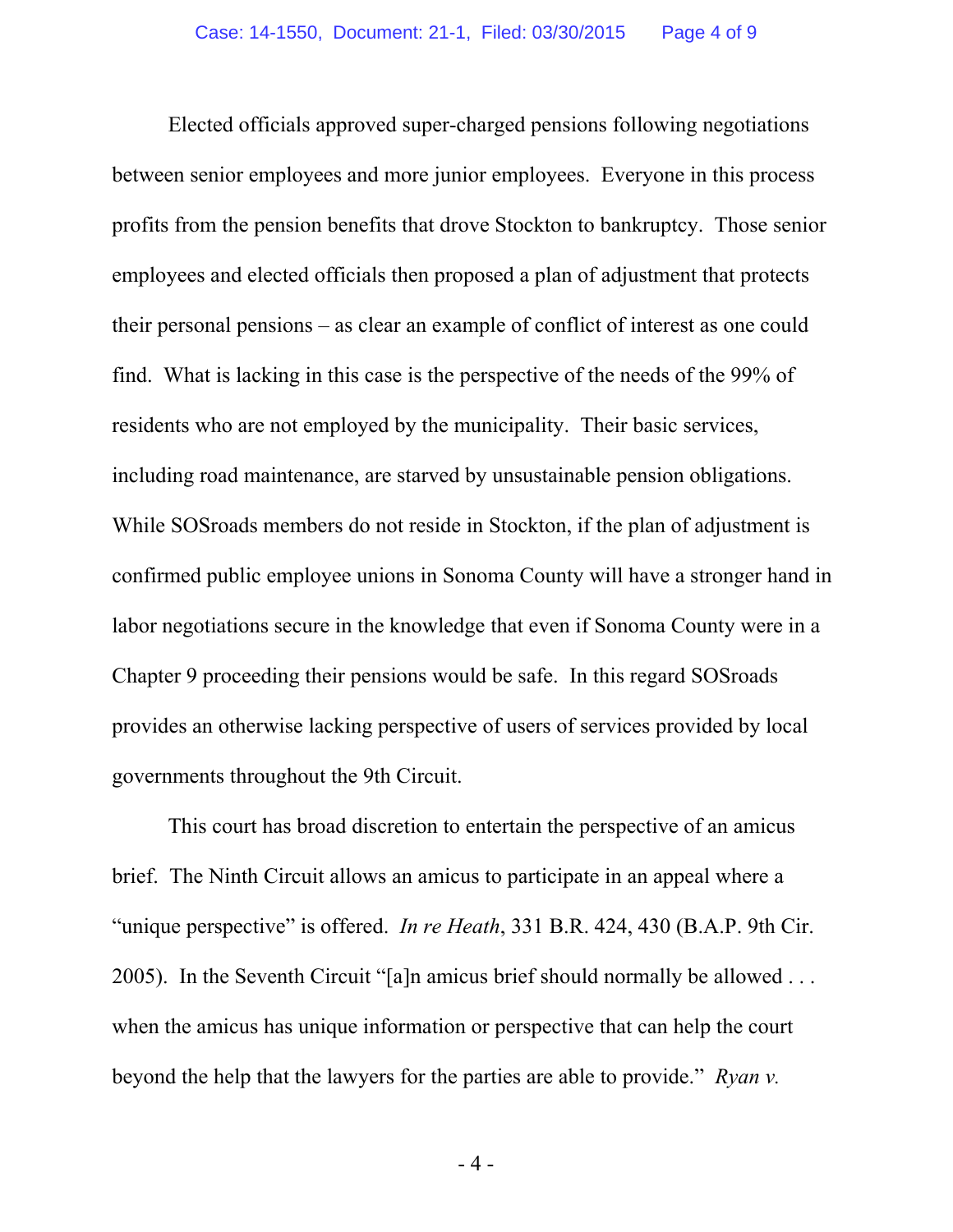*Commodity Futures Trading Comm'n*, 125 F.3d 1062, 1063 (7th Cir. 1997). Then-

Judge Alito, acting as a single judge on a motion to file an amicus brief, ruled that

an amicus need only show "(a) an adequate interest, (b) desirability, and (c)

relevance." *Neonatology Assocs., P.A. v. Comm'r of Internal Revenue,* 293 F.3d

128, 131 (3d Cir. 2002). He emphasized that

an amicus may provide important assistance to the court. Some amicus briefs collect background or factual references that merit judicial notice. Some friends of the court are entities with particular expertise not possessed by any party to the case. Others argue points deemed too far-reaching for emphasis by a party intent on winning a particular case. Still others explain the impact a potential holding might have on an industry or other group.

*Id*. at 132 (internal quotation marks omitted).<sup>2</sup>

l

This court should entertain the perspective of SOSroads, which brings to the court a unique perspective and information that can be of assistance. The implications of the impairment issue are enormous. They are exemplified by the situation in Sonoma County where a large portion of the county road system is in such disrepair that much of it may deteriorate to gravel or dirt. SOSroads brings to the attention of this court the real world effects on a county that is failing to

<sup>2</sup>  *See also Toussaint v. McCarthy*, 801 F.2d 1080, 1106 n.27 (9th Cir. 1986), *cert. denied*, 481 U.S. 1069 (1987), *on remand, Toussaint v. Rowland*, 711 F. Supp. 536 (N.D. Cal. 1989), *aff'd in part, vacated in part, rev'd in part*, *Toussaint v. McCarthy*, 926 F.2d 800 (9th Cir. 1990) (ruling that "[j]ustice would not be served by ignoring the amicis' arguments.").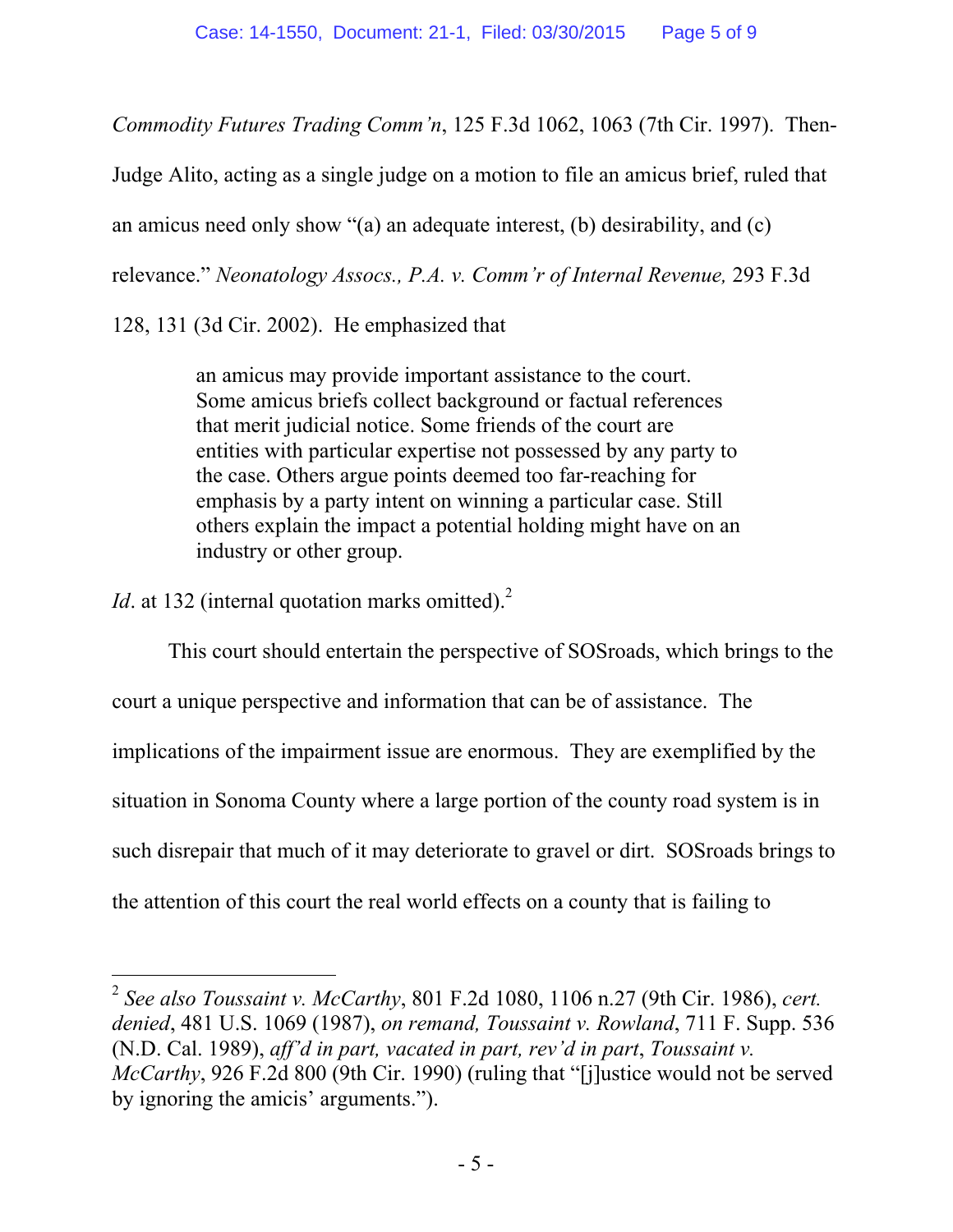maintain the vast majority of its infrastructure because of out-of-control pension liabilities.

These problems affect individuals. One member of SOSroads suffered excruciating pain when she broke her leg and an ambulance had to navigate a dirt road *en route* to the hospital.<sup>3</sup> An ambulance bearing another member took twice as long to get to the hospital when an ambulance avoided a pot-holed road. These difficulties are destined to get worse. As the roads continue to deteriorate the response time will increase for medical assistance, fire crews and sheriffs because emergency vehicles will travel much more slowly on dirt and gravel than paved roads. The longer response times can contribute to the death of a heart attack victim who might have lived, the unnecessary loss of a home from a fire, or a mortal injury by a home intruder. Members frequently report having to replace wheel rims (not tires) on their vehicles. One member hit a pothole that deployed the passenger airbag and caused thousands of dollars of damage to her vehicle.<sup>4</sup>

The economist Herb Stein famously stated that anything that could not go on forever would eventually stop, and his wisdom applies to unsustainable pension

 $\overline{a}$ 

4 Jonathan Weber & Tim Reid, *In California wine country, bumpy roads tell tale of fiscal woe*, REUTERS (May 29, 2013), *available at* http://www.reuters.com/article/2013/05/29/us-usa-pensions-sonomaidUSBRE94S0GP20130529.

<sup>&</sup>lt;sup>3</sup> Letter from Ken and Karen Adelson to Sonoma County Board of Supervisors (Oct. 29, 2011) (excerpt), *available at* http://sosroads.org/index.php/sos-roadsannouncements/letters.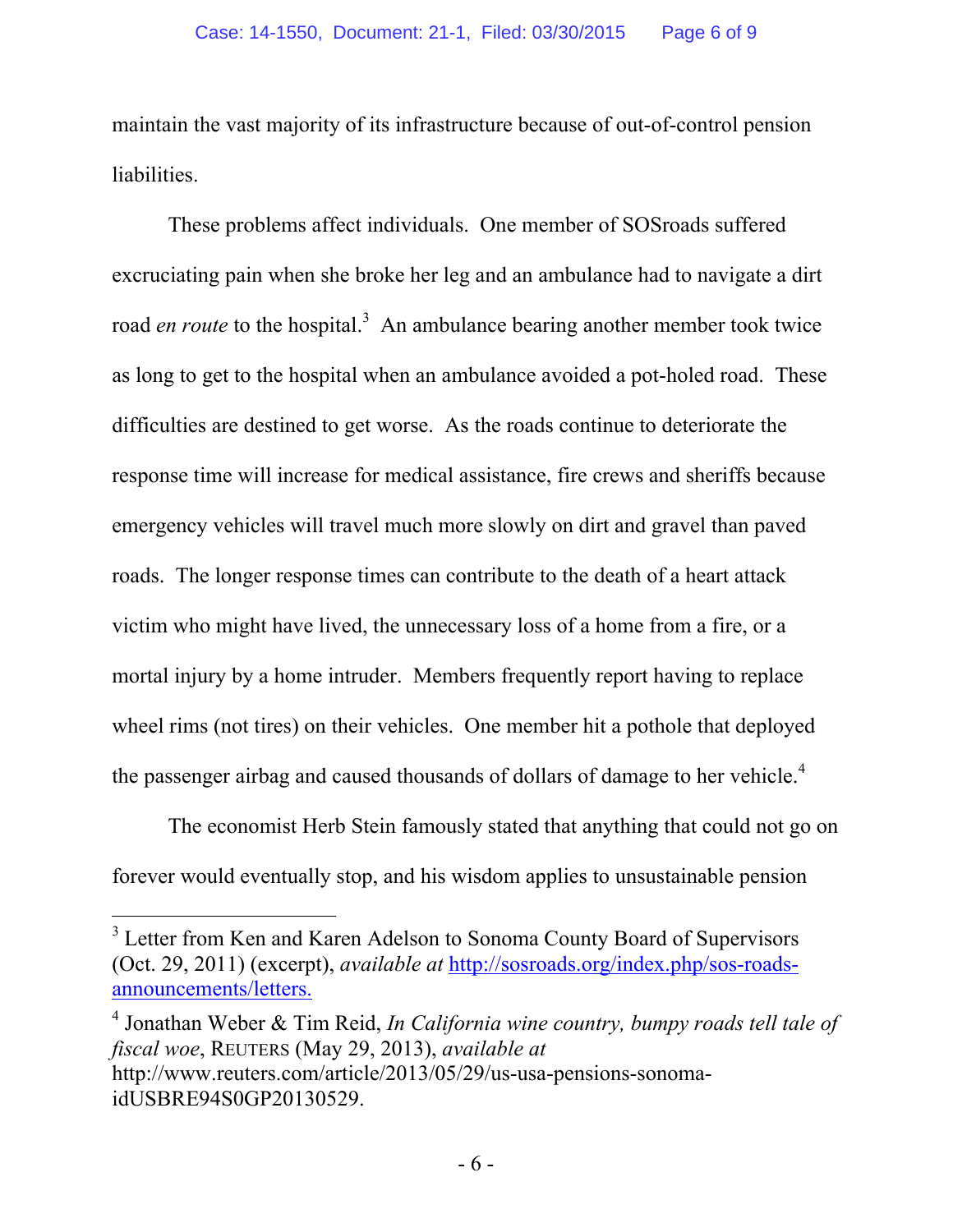obligations. Pension impairment need not affect all employees or retirees. It might be restricted to claw backs or spiking (boosting retirement pay by adding unused sick leave, vacation time, compensatory time, etc. to the pension formula) and "air time." Adjustments could be made to the benefits for politicians who approved irresponsible and self-dealing pension decisions. Impairing pensions would send a signal to public officials that their handcuffs have been removed during labor negotiations. Public employees all too often believe that the fiscal condition of their local entity will never impact their pensions, no matter how onerous those super-charged pensions may have been on the delivery of government services.

For the foregoing reasons, and in light of its substantial interest in this case, SOSroads respectfully requests leave of this Court to file this brief *amicus curiae*.

DATED: March 30, 2015 HUNTON & WILLIAMS LLP

/s/ Craig S. Harrison Craig S. Harrison (Cal. Bar No. 226094) HUNTON & WILLIAMS LLP 2200 Pennsylvania Avenue, N.W. Washington, D.C. 20037-1701 Telephone: (202) 955-1500 Facsimile: (202) 861-3683 Email: charrison@hunton.com *Attorney for Amicus Curiae Save Our Sonoma Roads*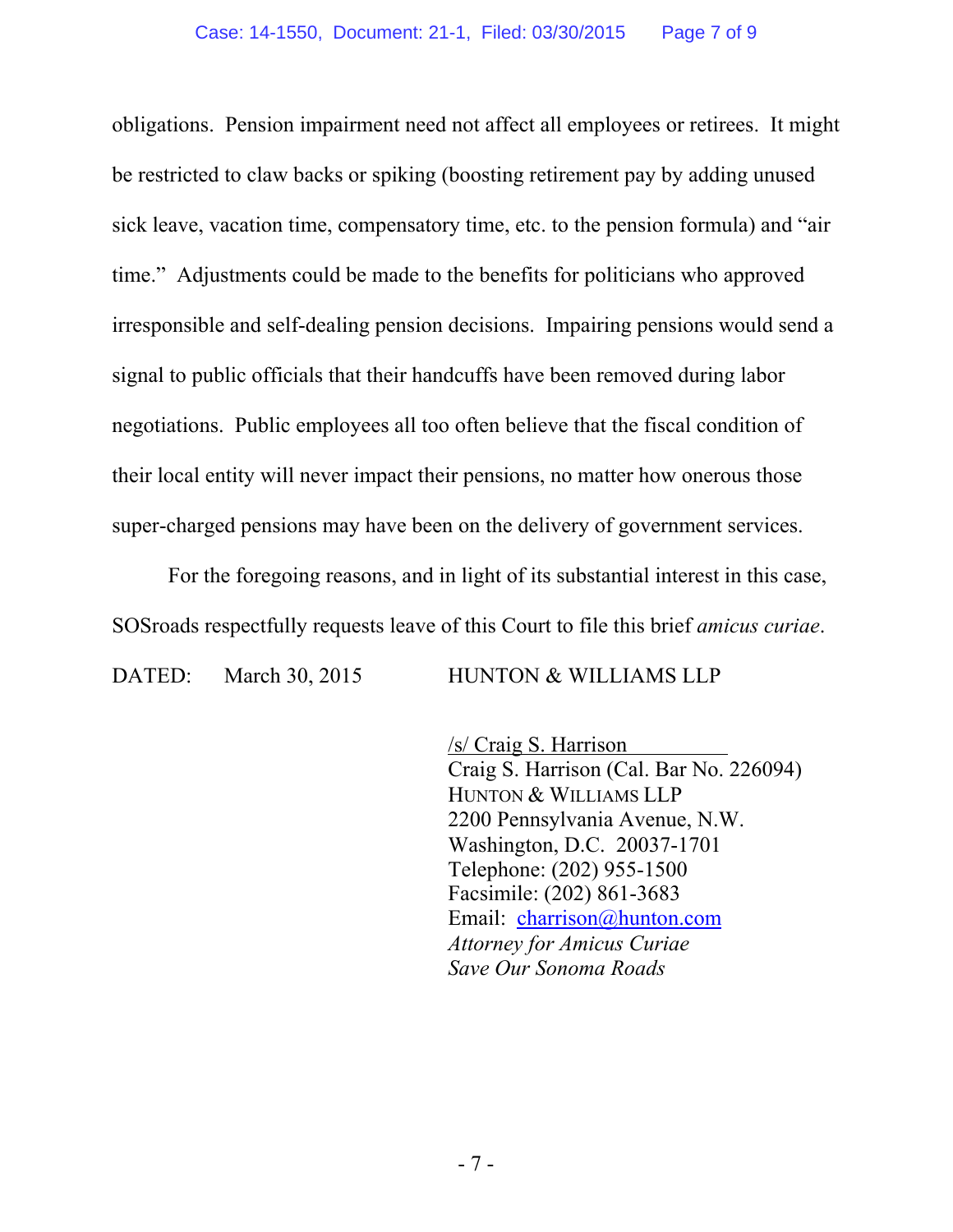## **CERTIFICATE OF SERVICE**

I hereby certify that I electronically filed the foregoing with the Clerk of the

Court for the Bankruptcy Appellate Panel for the Ninth Circuit by using the

appellate CM/ECF system on March 30, 2015.

Participants in the case who are registered CM/ECF users will be served by

the appellate CM/ECF system.

I further certify that some of the participants in the case are not registered

CM/ECF users. I have mailed the foregoing document by First-Class Mail,

postage prepaid, to the following non-CM/ECF participants:

Assured Guaranty Corp. and Assured Guaranty Municipal Corp. Jeffrey E. Bjork Jennifer A. Ratner Christina M. Craige 555 W 5th St. Los Angeles, CA 90013

Assured Guaranty Corp. and Assured Guaranty Municipal Corp. Christopher J. Cox WEIL, GOTSHAL & MANGES LLP 201 Redwood Shores Parkway Redwood Shores, CA 94065

Assured Guaranty Corp. and Assured Guaranty Municipal Corp. Guy S. Neal SIDLEY AUSTIN LLP 1501 K St., N.W. Washington, DC 20005-0000

Assured Guaranty Corp. and Assured Guaranty Municipal Corp. Marcia L. Goldstein Debra Dandeneau WEIL, GOTSHAL & MANGES LLP